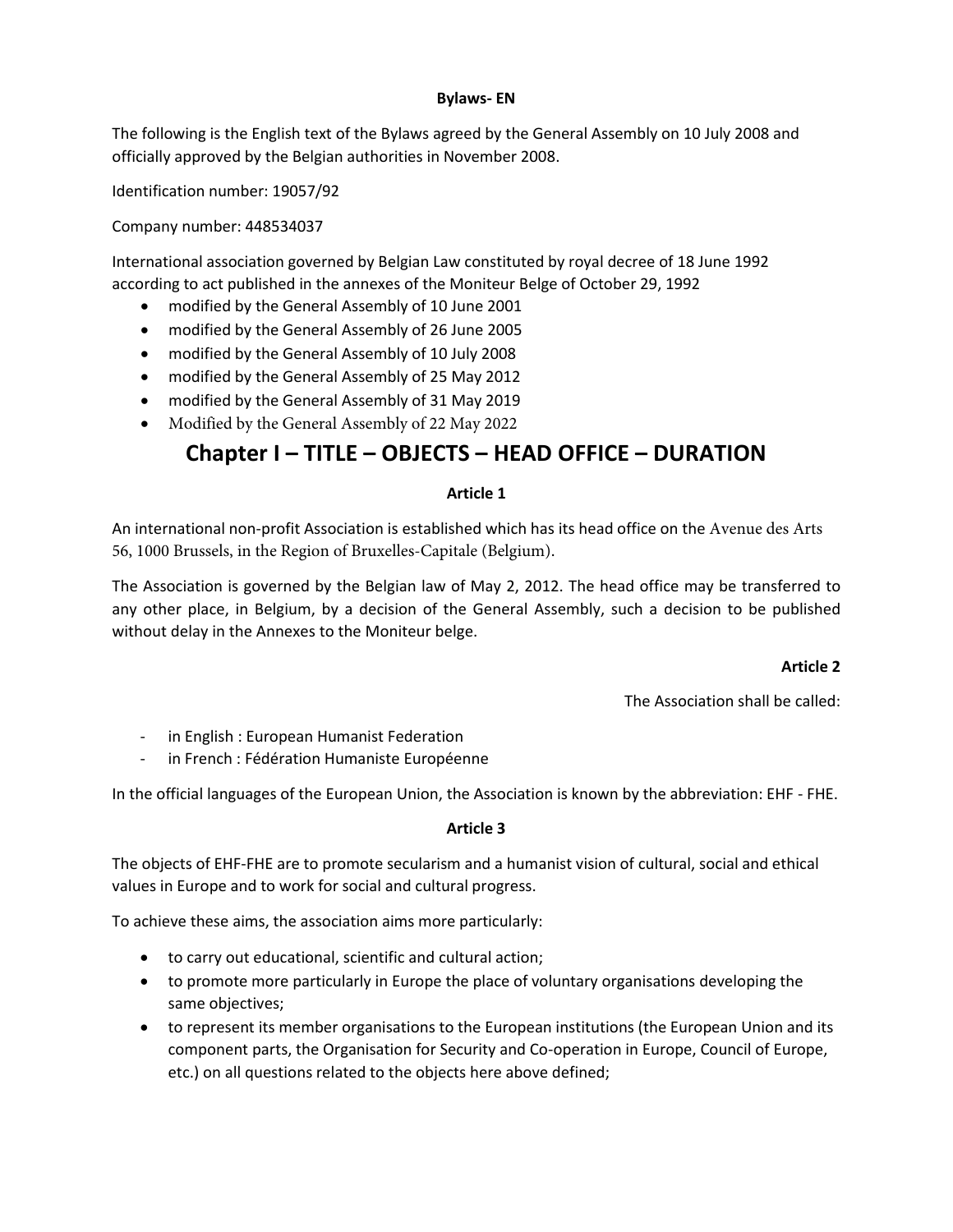- to promote exchanges among members and the circulation of information and experience which shall contribute to the development of humanist values in Europe;
- to propose such European legislation as is likely to facilitate the development and promotion of the activities of member organisations in Europe;
- to publish statements on initiatives and areas of interest common to all member organisations relating to the European Institutions;
- to promote the development of co-operation among member organisations.

The Association is established for an indefinite period.

# **Chapter II – MEMBERS**

## **Article 5**

The Association is composed of:

#### **1. Full members:**

Full membership is open to humanist organizations based on membership or umbrella organisations federating such organisations, lawfully established in Europe. Only full members are entitled to vote at the General Assembly.

Applications for full membership shall be submitted in the form prescribed from time to time by the Board and shall be dealt with in accordance with Article 27.

To be admitted as a full member, the organisation must be accepted by the General Assembly with a majority of eight tenths of the expressed votes.

#### **2. Associate members:**

Associate membership is open to any humanist organisation in Europe.

Associate members shall have no vote at the General Assembly.

Applications for Associate membership shall be submitted in the form prescribed from time to time by the Board and shall be dealt with in accordance with Article 27. and reported to the following General Assembly. The General Assembly may reverse any such decision by a simple majority.

NOTE: By humanist organisation is understood, for the purpose of the present bylaws, any organisation which promotes humanism and/or secularism and supports Humanism in the sense of "a democratic and ethical life stance, which

- affirms that human beings have the right and responsibility to give meaning and shape to their own lives
- stands for the building of a more humane society through an ethic based on human and other natural
- values in the spirit of reason and free inquiry through human capabilities; and is not theistic, and does not accept supernatural views of reality."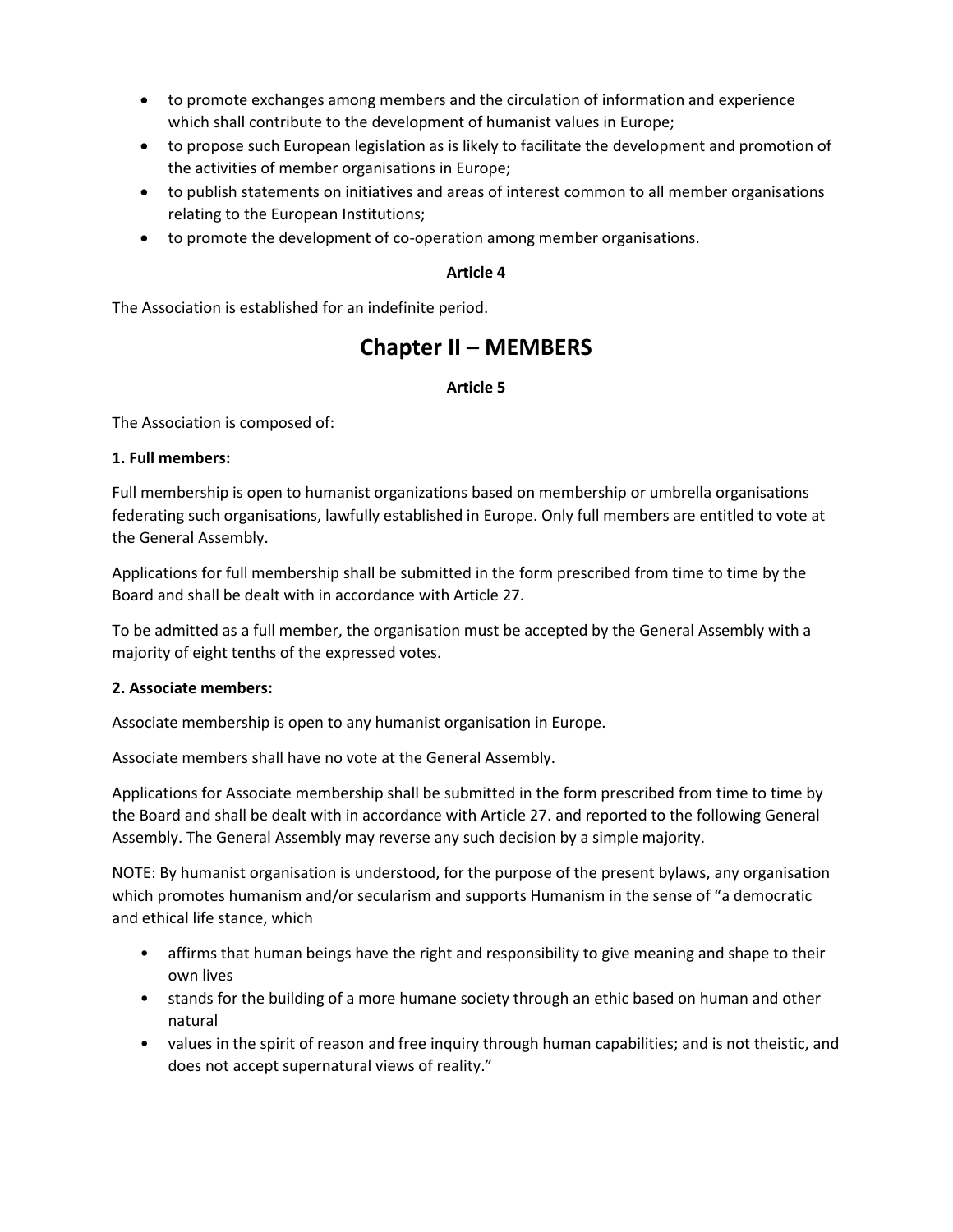1. Any member may withdraw from the Association by notifying the Board of Directors of its resignation in writing.

2. The General Assembly, on a proposal by the Board, may exclude a member, after hearing its defence, if supported by a two thirds majority of the expressed votes.

3. The Board of Directors may exclude any full member organisation that has not paid membership fees during three consecutive years.

4. Any member who has resigned or been excluded has no claim on the assets of the Association.

#### **Article 7**

Full members shall pay yearly dues decided upon from time to time by the Board subject to any countervailing decision adopted by a simple majority by the General Assembly.

Associate members may not be required to pay a yearly fee

## **Chapter III – STRUCTURES**

#### **Article 8**

The deliberative structures of EHF-FHE are:

- the General Assembly;
- the Board of Directors.

#### **Section l – General Assembly**

#### **Article 9**

The General Assembly is composed of all the full members. The associate members may attend in an advisory capacity and other persons may attend at the discretion of the President. It is presided over by the president of the Board of Directors or, failing that, by a vice-president or another member of the Board appointed by the General Assembly.

#### **Article 10**

The President shall convene the General Assembly annually within six months of the end of the financial year. The agenda shall be laid by the Board. The agenda shall include any question which at least one quarter of the full members have requested to be considered, and must be transmitted in writing to the members or by electronic communication at least thirty days before the date of the meeting.

#### **Article 11**

The General Assembly has full power to carry out the objects of the Association without prejudice to the prerogatives ascribed to it by the law and subject to the bylaws. The General Assembly has, amongst others, the following functions:

- approval of the report on activities and overall direction of activities;
- amendment of the bylaws;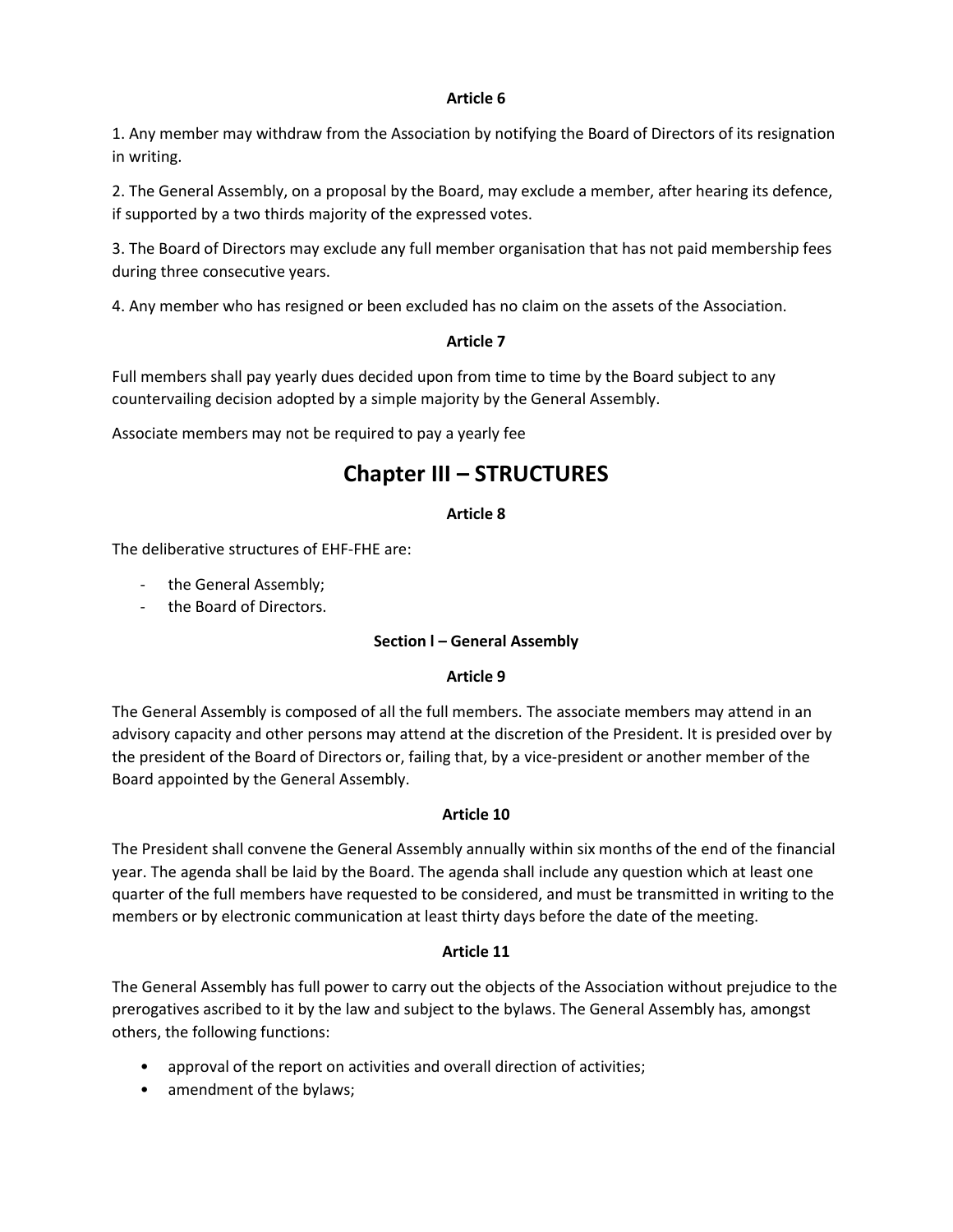- amendment of the standing orders;
- election and dismissal of members of the Board in accordance with article 20;
- decisions on applications for full membership;
- voluntary dissolution of the Association;
- approval of budgets and accounts;
- deciding upon the dues;
- acquisition and disposal of real estate.

The Association's financial year corresponds with the calendar year.

#### **Article 13**

The Board of Directors may convene Extraordinary General Assemblies, and it is required to do so at the explicit request in writing of one fifth of the full members, addressed to the President and indicating the item or items to be placed on the agenda. Thirty days notice must be given.

#### **Article 14**

No decision may validly be taken on a subject not placed on the agenda of a General Assembly, unless the General Assembly unanimously agrees that this shall be done and amends the agenda accordingly.

#### **Article 15**

The General Assembly is validly constituted if half of the full members are present or represented. Decisions are taken by a simple majority of the votes cast, except if the law or the bylaws provide differently.

#### **Article 16**

Each full member shall have one vote and may, if unable to attend, give a proxy to another duly appointed full member. Each proxy must be given in writing to the Secretary General, in advance of the General Assembly.

No member shall have more than two proxy votes.

#### **Article 17**

Elections and dismissals of board members and exclusions of members shall be effected by secret ballot. A secret ballot will also be used when the President so decides or at the request of at least one fifth of the members present or represented.

#### **Article 18**

The minutes of the General Assembly must be kept in a register signed by the President or by an appointed member of the Board of Directors and kept by the Secretary General who holds it at the disposal of the members. Copies of the minutes shall be sent to all members.

#### **Article 19**

The bylaws may be amended by the General Assembly following a proposal from the Board of Directors or a proposal sent in writing to the Board by at least one fifth of the full members.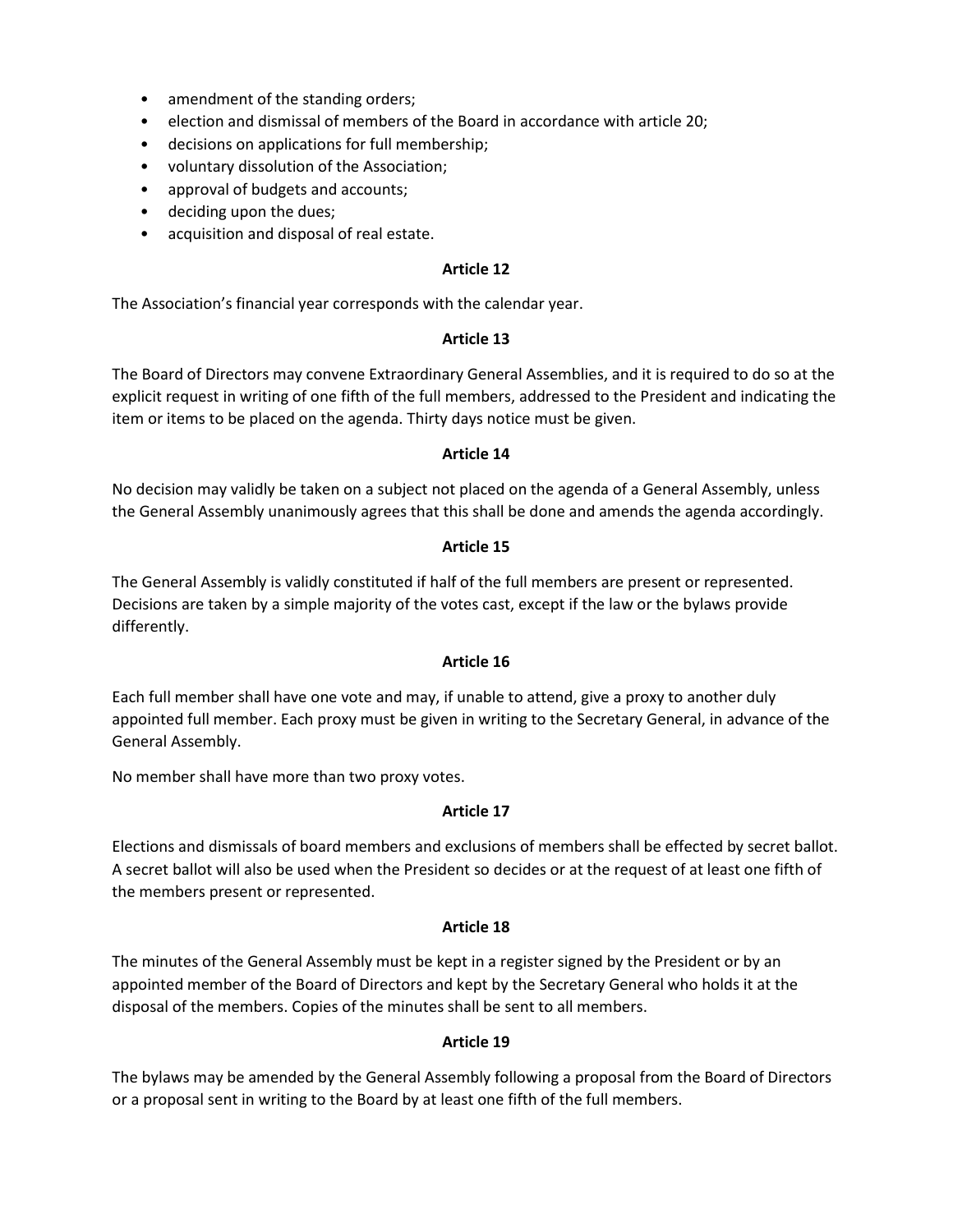Any proposal for amendment or for dissolution of the Association must be placed on the agenda of the next meeting of the General Assembly, subject to the necessary period of advance notice. Proposals for amendment of the bylaws or to dissolve the Association require at least three months' notice.

The Board will notify the members at least three months in advance of the date and agenda of the General Assembly which will decide on a proposal of amendment to the bylaws or about the dissolution of the Association.

If the General Assembly is called upon to decide on any amendments to the bylaws or on the dissolution of the Association, it may only do so if at least two thirds of the full members are present or represented.

In the absence of this quorum, if the proposers do not withdraw their proposal, the Board shall convene a new General Assembly within two months, but they shall give at least four weeks' notice of the date. This General Assembly shall decide validly without regard to the number of members present or represented.

In order to be adopted, any amendment must be approved by two thirds of the votes cast, not counting blank or spoilt votes.

Amendments to the bylaws concerning the aims of the Association shall not take effect until they have been approved by Royal Decree. Other statutory modifications to the bylaws must be accepted on the conditions and within the terms of the law of May 2, 2012.

After liquidation, the net remaining assets will be allotted to disinterested use.

### **Section 2 – Board of Directors**

#### **Article 20**

The Board of Directors shall be composed of at least five persons but no more than fifteen persons (of whom at least one shall be Belgian), elected by the General Assembly from the duly authorized representatives of full members.

Nominations, presented by a full member, shall be received in writing at the secretariat at least 30 days before the General Assembly.

Each full member shall have as many votes as there are vacancies on the Board. The candidates receiving the most votes shall be elected. In the event of a tie, the decision shall be made by another vote between these candidates.

A board member's term of office shall end:-

- at the end of a term of three years, but board members shall, subject to the remainder of this Article, be eligible for re-election;
- if he/she notifies his/her resignation in writing or by electronic means to the President of the Board, in which case the resignation takes effect on the tenth day following notification;
- if he/she is dismissed by a simple vote by the General Assembly on a proposal from at least half the members of the Board and after being given the opportunity to speak against the proposal;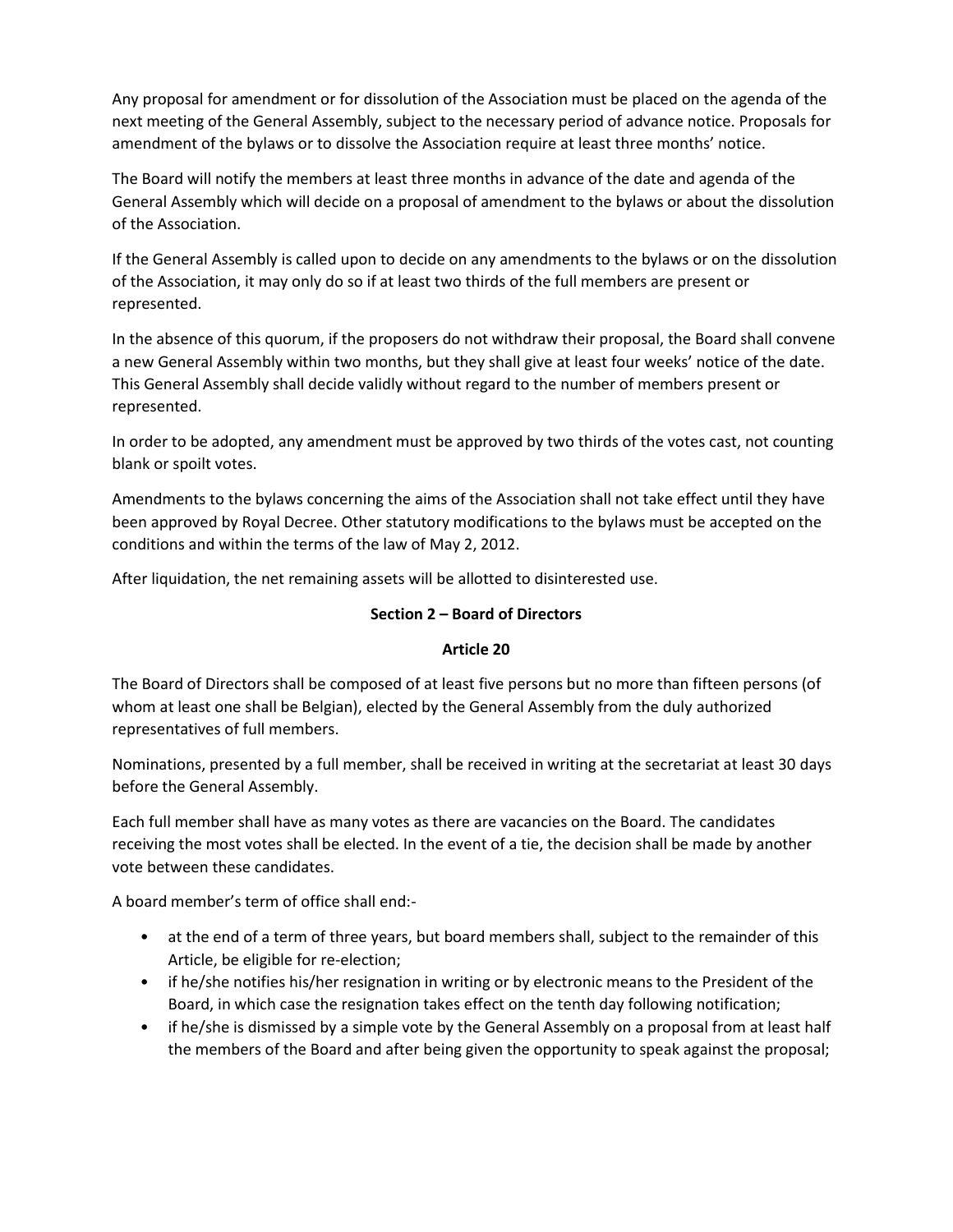• if the member organisation he/she represents ceases to be a full member, but in that case the person concerned may continue to serve if he/she becomes without a break the duly authorized representative of another full member.

In case a Board member's term of office ends before its normal term of 3 years, the Board may decide to coopt a new member to the Board for the period until the following General Assembly.

The potential replacement of the elected Board Member whose term ended prematurely shall take place according to the procedure described in paragraphs 2 and 3 of this article.

## **Article 21**

The Board shall elect from among its members a President, two Vice-Presidents, a Secretary General and a Treasurer. Their functions shall be laid down in the Standing Orders.

The Board may upon need elect a Deputy Secretary General, and/or a Deputy Treasurer, and one or two special advisers.

#### **Article 22**

The Board shall meet at least twice a year or at the request of at least one third of its members. It shall be convened by the President and notice of the meeting needs not mention all items of the agenda.

## **Article 23**

The Board shall meet validly if one half of its members are present or represented.

In Board meetings, all board members have equal standing and decisions shall be taken by a simple majority. In the case of a tie, the vote of the President shall have a casting vote.

#### **Article 24**

Under its own responsibility, the Board may delegate some of its power or areas of operationto one or several of its members or to one or several third parties or to such a commission it decides to set up for this purpose. The parameters of such delegation shall be defined in a written document.

The Board can also delegate the daily administration of the Association, including the power to sign in the Association's name, to one or several representatives chosen within or outside the Board of whom it will determine the powers. If there are several delegates, they will act separately or jointly as determined by the Board.

The Association can be legally bound in all its deeds, including those where a public servant or a ministerial officer or judiciary intervene, as follows:

- 1. by the President or another member of the Board especially appointed acting individually and who as an official spokesperson acts without the need for prior approval or for an authorization of the Board with regard to a third party;
- 2. or, within the limits of the daily administration, by the representative or the representatives for the daily administration, acting severally or jointly and, as an official spokesperson acting without the need for prior approval of the Board.